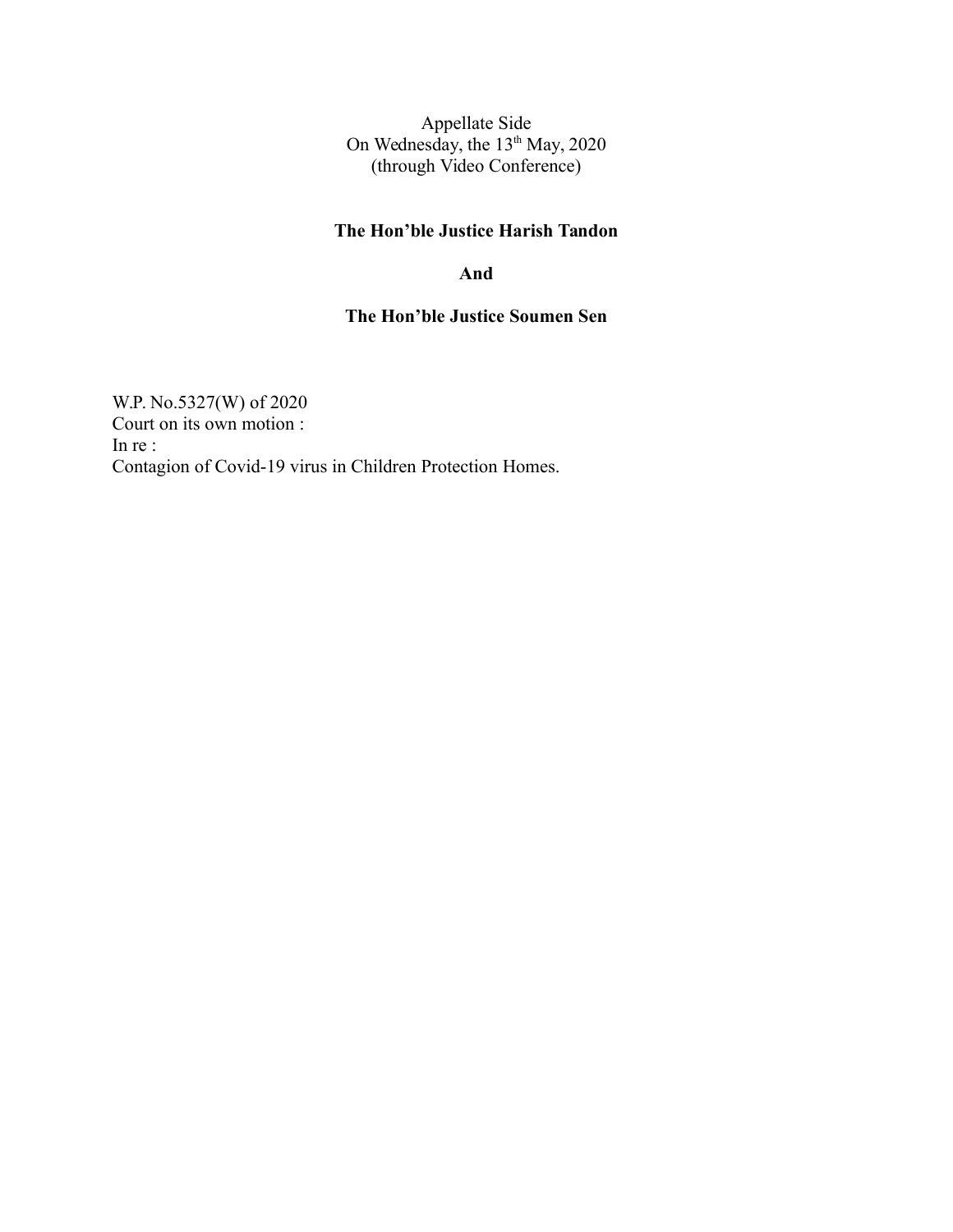Appellate Side On Wednesday, the 13<sup>th</sup> May, 2020 (through Video Conference)

#### At 10.30 A.M.

#### **The Hon'ble Justice Amrita Sinha**

#### **For Judgement**

1. W.P. 14456 (W) of 2017 - Jayanta Sarkar  $-Vs$ . National Jute Board & Ors.

2. W.P. 22018 (W) of 2018 - Md. Jahidul Islam & Ors. CAN 7460 of 2019 - Vs.-The State of West Bengal & Ors.

 **with** W.P. 22019 (W) of 2018 - Sahar Ali Laskar CAN 7461 of 2019  $-Vs$ . The State of West Bengal & Ors.

3. W.P. 1719 (W) of 2018 - Sudeb Mahato & Anr. - Vs.- The State of West Bengal & Ors.

4. W.P. 15456 (W) of 2016 - Swapan Kumar Saha - Vs.- Bangiya Gramin Vikash Bank & Ors.